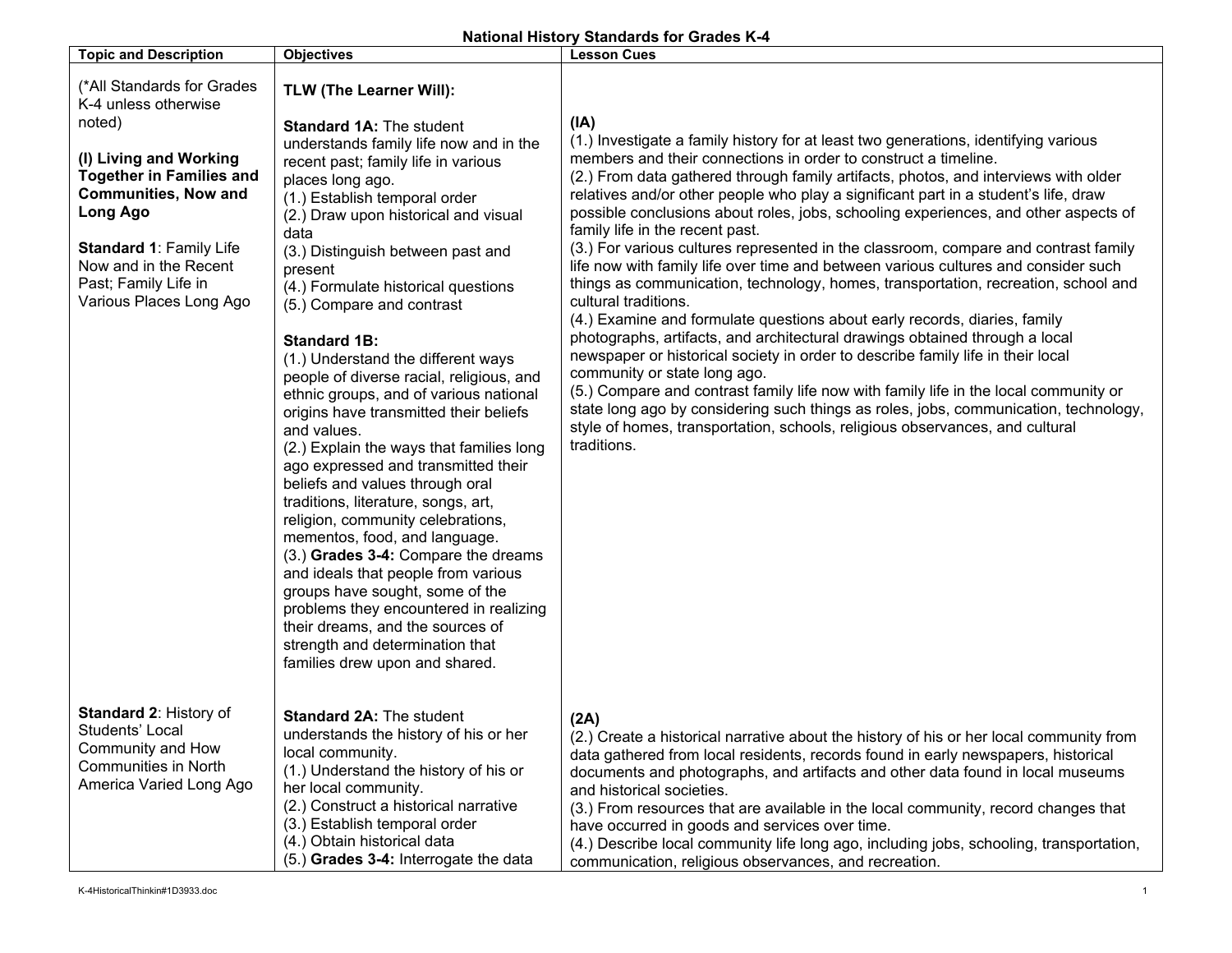| <b>Topic and Description</b> | <b>Objectives</b>                                                                                                                                                                                                                                                                                                                                                      | <b>Lesson Cues</b>                                                                                                                                                                                                                                                                                                                                                                                                                                                                                                                                                                                                                                                                                                                                                                                                                                                                                                                                                                                                                                                                                                                                                                                                                                                                                                                                                                                                                          |
|------------------------------|------------------------------------------------------------------------------------------------------------------------------------------------------------------------------------------------------------------------------------------------------------------------------------------------------------------------------------------------------------------------|---------------------------------------------------------------------------------------------------------------------------------------------------------------------------------------------------------------------------------------------------------------------------------------------------------------------------------------------------------------------------------------------------------------------------------------------------------------------------------------------------------------------------------------------------------------------------------------------------------------------------------------------------------------------------------------------------------------------------------------------------------------------------------------------------------------------------------------------------------------------------------------------------------------------------------------------------------------------------------------------------------------------------------------------------------------------------------------------------------------------------------------------------------------------------------------------------------------------------------------------------------------------------------------------------------------------------------------------------------------------------------------------------------------------------------------------|
|                              | (6.) Draw upon visual data<br>(7.) Assess the importance of the<br>individual in history                                                                                                                                                                                                                                                                               | (5.) (Grades 3-4) Interpret population data from historical and current maps, charts,<br>graphs, and census tables in order to make generalizations about the changing size<br>and makeup of the local community.                                                                                                                                                                                                                                                                                                                                                                                                                                                                                                                                                                                                                                                                                                                                                                                                                                                                                                                                                                                                                                                                                                                                                                                                                           |
|                              | (8.) Grades 3-4: Identify issues and<br>problems in the past                                                                                                                                                                                                                                                                                                           | (6.) Examine local architecture and landscape to compare changes in function and<br>appearance over time.                                                                                                                                                                                                                                                                                                                                                                                                                                                                                                                                                                                                                                                                                                                                                                                                                                                                                                                                                                                                                                                                                                                                                                                                                                                                                                                                   |
|                              |                                                                                                                                                                                                                                                                                                                                                                        | (7.) Identify historical figures in the local community and explain their contributions<br>and significance.<br>(8.) (Grades 3-4) Identify a problem in the community's past, analyzing the different<br>perspectives of those involved, and evaluate choices people had and the solution<br>they chose.                                                                                                                                                                                                                                                                                                                                                                                                                                                                                                                                                                                                                                                                                                                                                                                                                                                                                                                                                                                                                                                                                                                                    |
|                              | <b>Standard 2B:</b><br>(1.) Compare and contrast differing<br>sets of ideas<br>(2.) Construct a historical narrative<br>(3.) Read historical narratives<br>imaginatively<br>(4.) Grades 3-4: Draw upon historical<br>maps and read historical narratives<br>imaginatively<br>(5.) Grades 3-4: Draw upon visual<br>data and read historical narratives<br>imaginatively | (2B)<br>(1.) Compare and contrast the different ways in which early Hawaiian and Native<br>American peoples such as the Iroquois, the Sioux, the Hopi, the Nez Pierce, the<br>Inuit, and the Cherokee adapted to their various environments and created their<br>patterns of community life long ago.<br>(2.) Draw upon written and visual sources and describe the historical development<br>and daily life of a colonial community such as Plymouth, Williamsburg, St.<br>Augustine, San Antonio, and Fort Vincennes, in order to create a historical narrative,<br>mural, or dramatization of daily life in that place long ago.<br>(3.) Describe the challenges and difficulties encountered by people in a pioneer<br>farming community such as those found in the Old Northwest (e.g., Ohio), the<br>prairies, the Southwest (e.g., Santa Fe), eastern Canada (e.g., Quebec), and the Far<br>West (e.g., Salt Lake City).<br>(4.) (Grades 3-4) Draw upon maps and stories in order to identify geographical<br>factors that led to the establishment and growth of communities such as mining<br>towns (Sacramento) and trading settlements (New Orleans, Vincennes, and Astoria).<br>(5.) (Grades 3-4) Describe and compare daily life in ethnically diverse urban<br>communities long ago, such as a free African American community in Philadelphia,<br>an Italian community in New York, or a Chinese community in San Francisco. |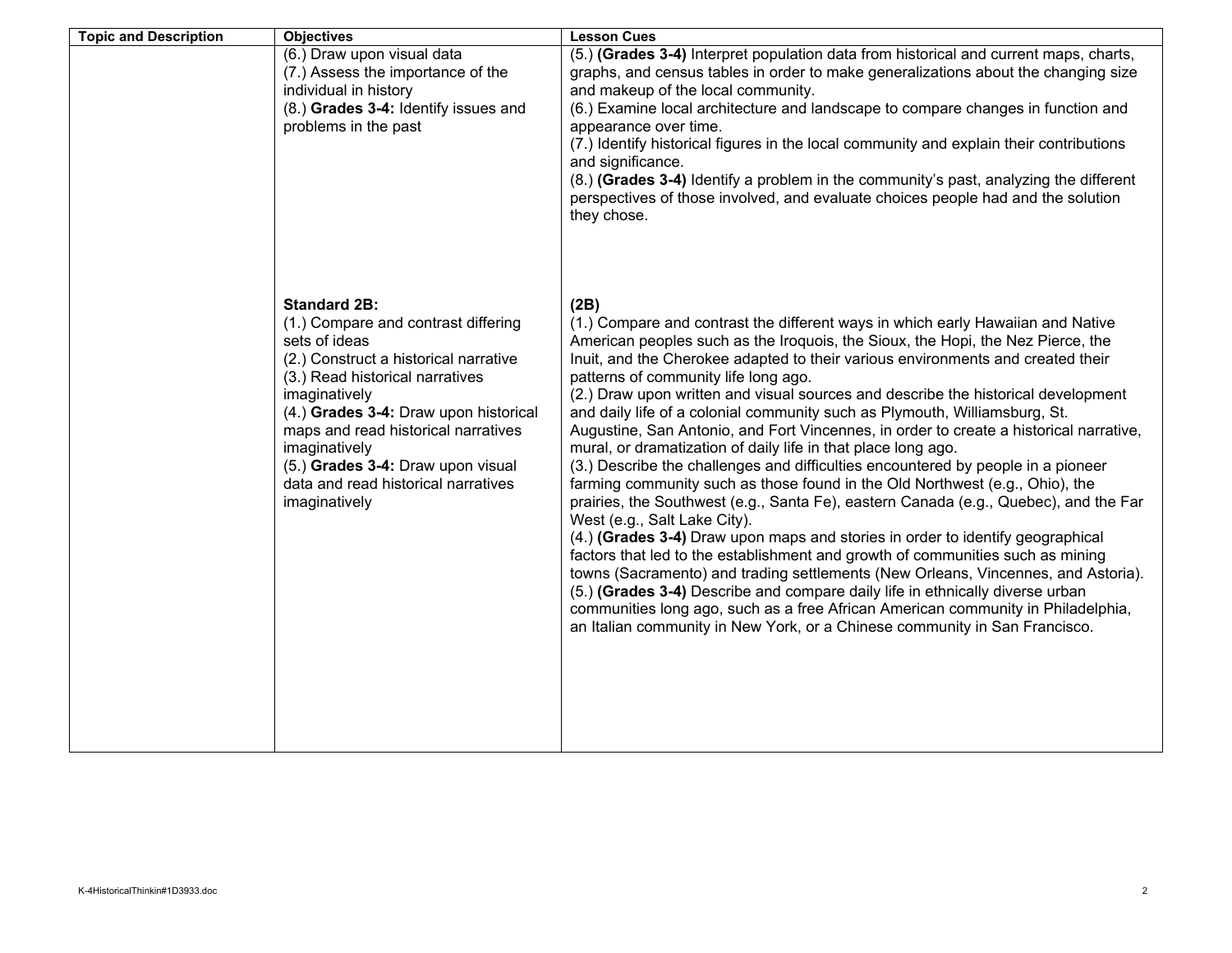| <b>Topic and Description</b>                                                                                                                                                             | <b>Objectives</b>                                                                                                                                                                                                                                                                                                                                                                                                                                          | <b>Lesson Cues</b>                                                                                                                                                                                                                                                                                                                                                                                                                                                                                                                                                                                                                                                                                                                                                                                                                                                                                                                                                                                                                                                                                                               |
|------------------------------------------------------------------------------------------------------------------------------------------------------------------------------------------|------------------------------------------------------------------------------------------------------------------------------------------------------------------------------------------------------------------------------------------------------------------------------------------------------------------------------------------------------------------------------------------------------------------------------------------------------------|----------------------------------------------------------------------------------------------------------------------------------------------------------------------------------------------------------------------------------------------------------------------------------------------------------------------------------------------------------------------------------------------------------------------------------------------------------------------------------------------------------------------------------------------------------------------------------------------------------------------------------------------------------------------------------------------------------------------------------------------------------------------------------------------------------------------------------------------------------------------------------------------------------------------------------------------------------------------------------------------------------------------------------------------------------------------------------------------------------------------------------|
| (II) The History of the<br><b>Students' Own State or</b><br><b>Region</b><br><b>Standard 3: The People,</b><br>Events, Problems, and<br>Ideas that Created the<br>History of Their State | TLW (The Learner Will):<br><b>Standard 3A:</b><br>The student understands the history<br>of indigenous peoples who first lived<br>in his or her state or region.<br>(1.) Formulate historical questions<br>(2.) Read historical narratives<br>imaginatively<br>(3.) Grades 3-4: Compare and<br>contrast differing sets of ideas                                                                                                                            | (3A)<br>(1.) Draw upon data in paintings and artifacts to hypothesize about the culture of the<br>early Hawaiians or Native Americans who are known to have lived in the state or<br>region, e.g., the Anasazi of the Southwest, the Makah of the Northwest coast, the<br>Eskimos/Inupiat of Alaska, the Creeks of the Southeast, the Mississippians<br>(Cahokia), or the Mound Builders.<br>(2.) Draw upon legends and myths of the Native Americans or Hawaiians who lived<br>in students' state or region in order to describe personal accounts of their history.<br>(3.) (Grades 3-4) Compare and contrast how Native American or Hawaiian life today<br>differs from the life of these same groups over 100 years ago.                                                                                                                                                                                                                                                                                                                                                                                                     |
|                                                                                                                                                                                          | <b>Standard 3B:</b><br>The student understands the history<br>of the first European, African, and/or<br>Asian-Pacific explorers and settlers<br>who came to his or her state or<br>region.<br>(1.) Grades 3-4: Obtain historical<br>data<br>(2.) Grades 3-4: Establish temporal<br>order<br>(3.) Draw upon visual data<br>(4.) Grades 3-4: Read historical<br>narratives imaginatively<br>(5.) Obtain historical data                                      | (3B)<br>(1.) (Grades 3-4) Gather data in order to analyze geographic, economic, and<br>religious reasons that brought the first explorers and settlers to the state or region.<br>(2.) (Grades 3-4) Reconstruct in timelines the order of early explorations and<br>settlements including explorers, early settlements, and cities.<br>(3.) Examine visual data in order to describe ways in which early settlers adapted to,<br>utilized, and changed the environment.<br>(4.) (Grades 3-4) Analyze some of the interactions that occurred between the Native<br>Americans or Hawaiians and the first European, African, and Asian-Pacific explorers<br>and settlers in the students' state or region.<br>(5.) Use a variety of sources to construct a historical narrative about daily life in the<br>early settlements of the student's state or region.                                                                                                                                                                                                                                                                      |
|                                                                                                                                                                                          | <b>Standard 3C:</b><br>The student understands the various<br>other groups from regions<br>throughout the world who came into<br>his or her own state or region from<br>long ago to the recent past.<br>(1.) Grades 3-4: Establish temporal<br>order<br>(2.) Obtain historical data<br>(3.) Formulate historical questions<br>(4.) Grades 3-4: Obtain historical<br>data<br>$(5.)$ Grades 3-4: Draw upon<br>historical data<br>(6.) Grades 3-4: Appreciate | (3C)<br>(1.) (Grades 3-4) Develop a timeline on their state or region and identify the first<br>inhabitants who lived there, each successive group of arrivals, and significant<br>changes that developed over the history of their state or region.<br>(2.) Use a variety of visual data, fiction and nonfiction sources, and speakers to<br>identify the groups that have come into the state or region and to generate ideas<br>about why they came.<br>(3.) Examine photographs and pictures of people from the various racial and ethnic<br>groups of varying socioeconomic status who lived in the state 100-200 years ago in<br>order to hypothesize about their lives, feelings, plans, and dreams, and to compare<br>ways in which their experiences were similar and different.<br>(4.) (Grades 3-4) Examine newspaper and magazine accounts and construct<br>interview questions for a written, telephone, or in-person interview with a recent<br>immigrant in order to discover why they came, what their life was like, and to<br>describe some of the experiences that they have had in adjusting to the state or |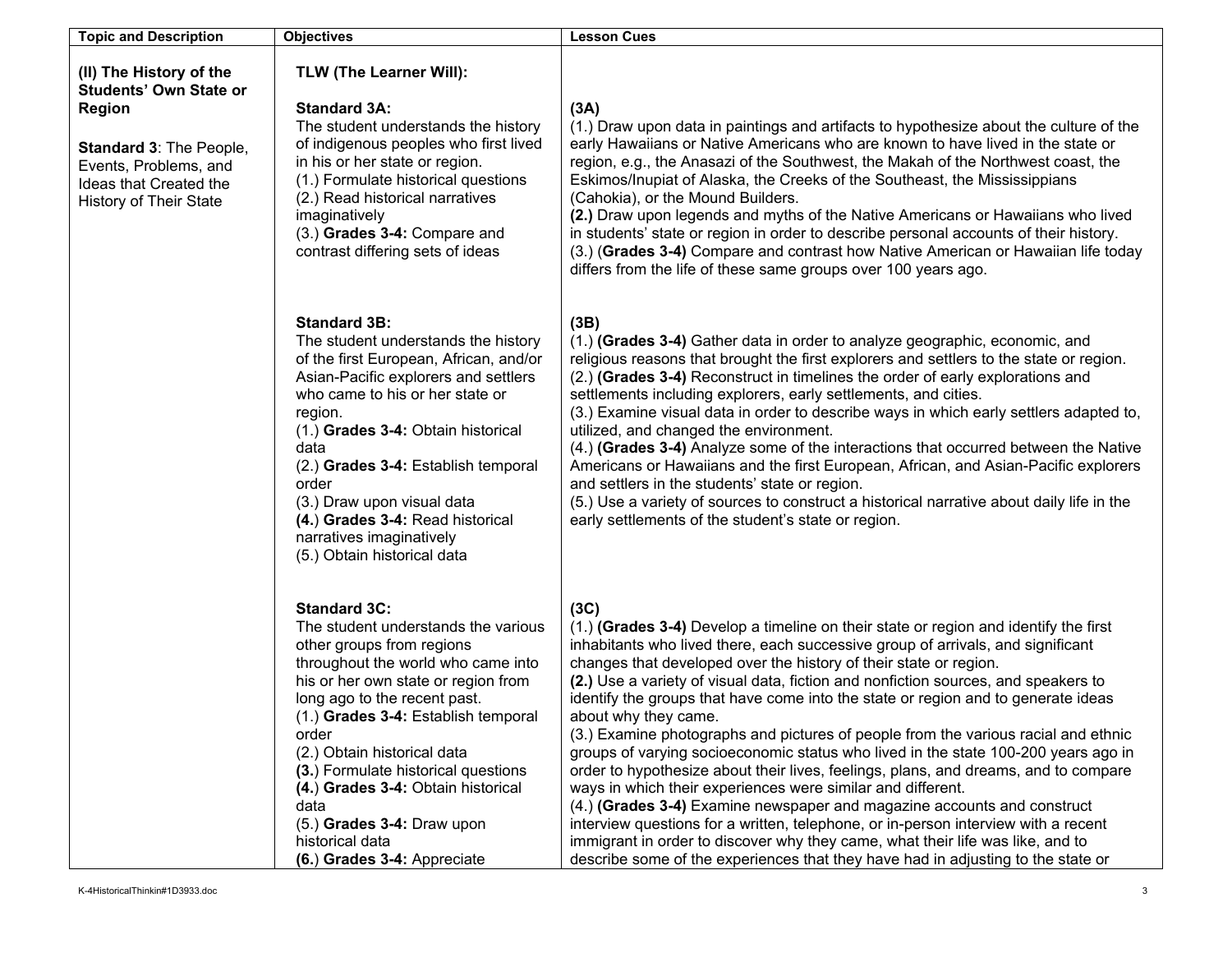| <b>Topic and Description</b> | <b>Objectives</b>                                                                                                                                                                                                                                                                                                                                                                                                                                                                                                                                   | <b>Lesson Cues</b>                                                                                                                                                                                                                                                                                                                                                                                                                                                                                                                                                                                                                                                                                                                                                                                                                                                                                                                                                                                                                                                                                                                                         |
|------------------------------|-----------------------------------------------------------------------------------------------------------------------------------------------------------------------------------------------------------------------------------------------------------------------------------------------------------------------------------------------------------------------------------------------------------------------------------------------------------------------------------------------------------------------------------------------------|------------------------------------------------------------------------------------------------------------------------------------------------------------------------------------------------------------------------------------------------------------------------------------------------------------------------------------------------------------------------------------------------------------------------------------------------------------------------------------------------------------------------------------------------------------------------------------------------------------------------------------------------------------------------------------------------------------------------------------------------------------------------------------------------------------------------------------------------------------------------------------------------------------------------------------------------------------------------------------------------------------------------------------------------------------------------------------------------------------------------------------------------------------|
|                              | historical perspectives<br>(7.) Grades 3-4: Consider multiple<br>perspectives                                                                                                                                                                                                                                                                                                                                                                                                                                                                       | region.<br>(5.) (Grades 3-4) Draw upon census data and historical accounts in order to<br>describe patterns and changes in population over a period of time in a particular city<br>or town in the students' state or region.<br>(6.) (Grades 3-4) Describe the problems, including prejudice and intolerance, as well<br>as the opportunities that various groups who have lived in their state or region have<br>experienced in housing, the workplace, and the community.<br>(7.) (Grades 3-4) Draw upon historical narratives to examine the sources of strength<br>and determination, such as family, church, synagogue, community, or fraternal<br>organizations that various groups drew upon in attempts to overcome problems<br>during this period.                                                                                                                                                                                                                                                                                                                                                                                               |
|                              | <b>Standard 3D</b><br>The student understands the<br>interactions among all these groups<br>throughout the history of his or her<br>state.<br>(1.) Grades 3-4: Establish temporal<br>order<br>(2.) Grades 3-4: Analyze cause-and-<br>effect relationships<br>(3.) Grades 3-4: Reconstruct the<br>literal meaning of a historical<br>passage<br>(4.) Grades 3-4: Identify issues and<br>problems in the past<br>(5.) Grades 3-4: Consider multiple<br>perspectives<br>(6.) Grades 3-4: Reconstruct the<br>literal meaning of a historical<br>passage | (3D)<br>(1.) (Grades 3-4) List in chronological order the major historical events that are part<br>of the state's history.<br>(2.) (Grades 3-4) Analyze the significance of major events in the state's history, their<br>impact on people then and now, and their relationship to the history of the nation.<br>(3.) (Grades 3-4) Read historical narratives to describe how the territory or region<br>attained its statehood.<br>(4.) (Grades 3-4) Identify historical problems or events in the state and analyze the<br>way they were solved and/or the ways that they continue to be addressed.<br>(5.) (Grades 3-4) Examine various written accounts in order to identify and describe<br>regional or state examples of major historical events and developments that involved<br>interaction among various groups (e.g., the Alamo, the Underground Railroad, the<br>building of the Transcontinental Railroad, and the California Gold Rush).<br>(6.) (Grades 3-4) Investigate the influence of geography on the history of the state or<br>region and identify issues and approaches to problems such as land use and<br>environmental problems. |
|                              | <b>Standard 3E</b><br>The student understands the ideas<br>that were significant in the<br>development of the state and that<br>helped to forge its unique identity.<br>(1.) Draw upon visual data<br>(2.) Grades 3-4: Assess the<br>importance of the individual in history<br>(3.) Obtain historical data<br>(4.) Grades 3-4: Obtain historical<br>data                                                                                                                                                                                           | (3E)<br>(1.) Draw upon visual and other data to identify symbols, slogans, or mottoes, and<br>research why they represent the state.<br>(2.) (Grades 3-4) Analyze how the ideas of significant people affected the history of<br>their state.<br>(3.) Research in order to explain why important buildings, statues, monuments, and<br>place names are associated with the state's history.<br>(4.) (Grades 3-4) Draw upon a variety of sources to describe the unique historical<br>conditions that influenced the formation of the state.                                                                                                                                                                                                                                                                                                                                                                                                                                                                                                                                                                                                                |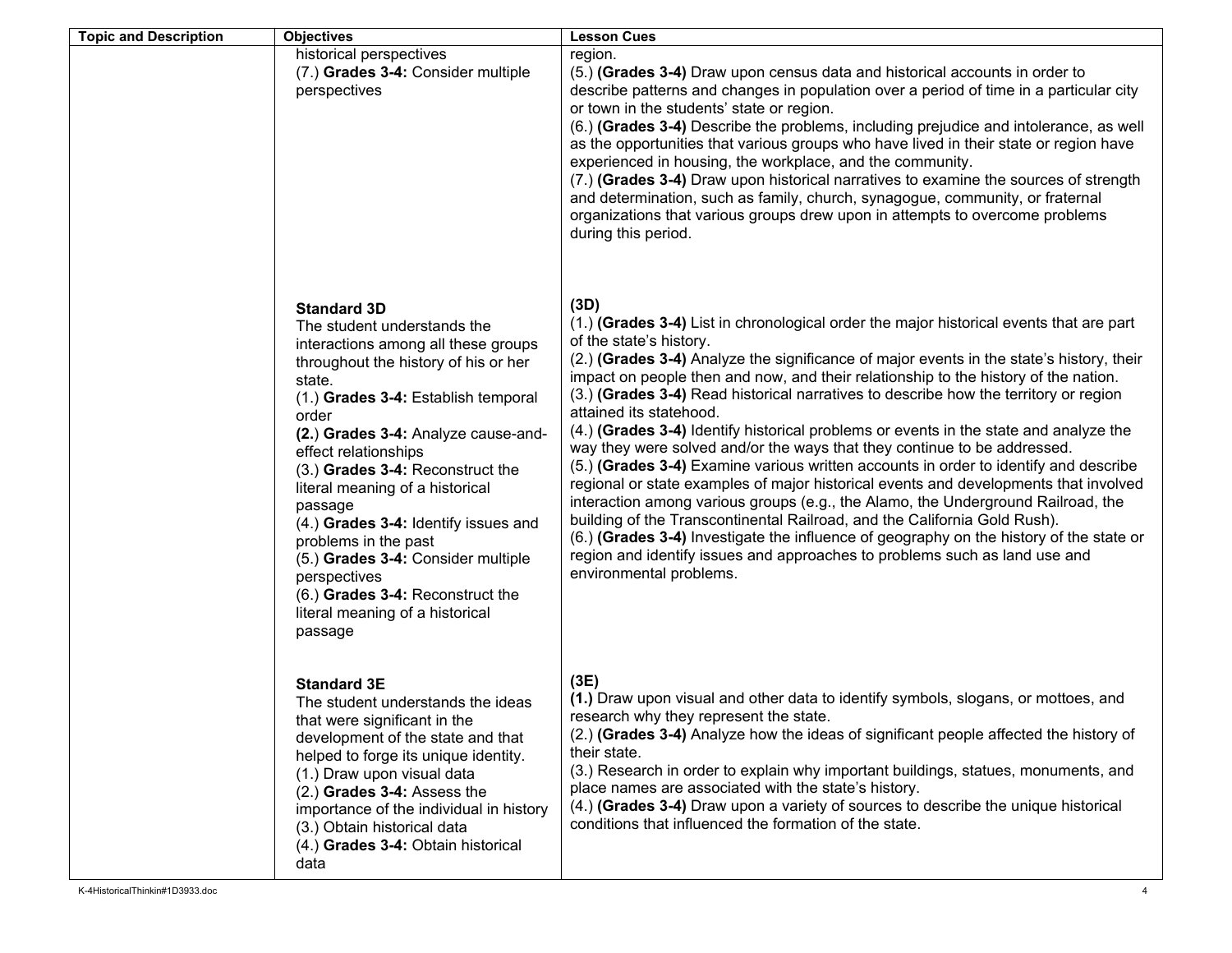| <b>Topic and Description</b>                                                                                                                                                                                                                                                                                                                                                            | <b>Objectives</b>                                                                                                                                                                                                                                                                                                                                                                                                                                                      | <b>Lesson Cues</b>                                                                                                                                                                                                                                                                                                                                                                                                                                                                                                                                                                                                                                                                                                                                                                                                                                                                                                                                                                                                                                                                                                                                        |
|-----------------------------------------------------------------------------------------------------------------------------------------------------------------------------------------------------------------------------------------------------------------------------------------------------------------------------------------------------------------------------------------|------------------------------------------------------------------------------------------------------------------------------------------------------------------------------------------------------------------------------------------------------------------------------------------------------------------------------------------------------------------------------------------------------------------------------------------------------------------------|-----------------------------------------------------------------------------------------------------------------------------------------------------------------------------------------------------------------------------------------------------------------------------------------------------------------------------------------------------------------------------------------------------------------------------------------------------------------------------------------------------------------------------------------------------------------------------------------------------------------------------------------------------------------------------------------------------------------------------------------------------------------------------------------------------------------------------------------------------------------------------------------------------------------------------------------------------------------------------------------------------------------------------------------------------------------------------------------------------------------------------------------------------------|
| (III) The History of the<br><b>United States:</b><br><b>Democratic Principles</b><br>and Values and the<br><b>Peoples from Many</b><br><b>Cultures Who</b><br><b>Contributed to Its</b><br><b>Cultural, Economic and</b><br><b>Political Heritage</b><br>Standard 4: How<br>Democratic Values Came<br>to Be, and How They Have<br>Been Exemplified by<br>People, Events, and<br>Symbols | <b>TLW (The Learner Will):</b><br><b>Standard 4A: The student</b><br>understands how the United States<br>government was formed and the<br>nation's basic democratic principles<br>set forth in the Declaration of<br>Independence and the Constitution.<br>(1.) Explain causes and consequences<br>(2.) Grades 3-4: Demonstrate and<br>explain the influence of ideas<br>(3.) Demonstrate and explain the<br>influence of ideas<br>(4.) Analyze continuity and change | (AA)<br>(1.) Explain that English colonists who fought for independence from England<br>formed the U.S. government.<br>(2.) (Grades 3-4) Identify and explain the basic principles that Americans set forth in<br>the documents that declared the nation's independence from England (the<br>Declaration of Independence) and that created the new nation's government (U.S.<br>Constitution).<br>(3.) Explain the importance of the basic principles of American democracy that unify<br>us as a nation: our individual rights to life, liberty, and the pursuit of happiness;<br>responsibility for the common good; equality of opportunity and equal protection of<br>the law; freedom of speech and religion; majority rule with protection for minority<br>rights; and limitations on government, with power held by the people and delegated<br>by them to their elected officials who are responsible to those who elected them to<br>office.<br>(4.) Analyze how over the last 200 years individuals and groups in American society<br>have struggled to achieve the liberties and equality promised in the principles of<br>American democracy. |
|                                                                                                                                                                                                                                                                                                                                                                                         | Standard 4B: The student<br>understands ordinary people who have<br>exemplified values and principles of<br>American democracy.<br>(1.) Assess the importance of the<br>individual in history                                                                                                                                                                                                                                                                          | (4B)<br>(1A.) Identify ordinary people who have believed in the fundamental democratic<br>values such as justice, truth, equality, the rights of the individual, and responsibility<br>for the common good, and explain their significance.<br>(1B.) Analyze in their historical context the accomplishments of ordinary people in<br>the local community now and long ago who have done something beyond the<br>ordinary that displays particular courage or a sense of responsibility in helping the<br>common good.                                                                                                                                                                                                                                                                                                                                                                                                                                                                                                                                                                                                                                    |
|                                                                                                                                                                                                                                                                                                                                                                                         | <b>Standard 4C: The student</b><br>understands historic figures that have<br>exemplified values and principles of<br>American democracy.<br>(1.) Assess the importance of the<br>individual in history<br>(2.) Grades 3-4: Compare competing<br>historical narratives                                                                                                                                                                                                  | (4C)<br>(1A.) Identify historical figures who believed in the fundamental democratic values<br>such as justice, truth, equality, the rights of the individual, and responsibility for the<br>common good, and explain their significance in their historical context and today.<br>(1B.) Describe how historical figures in the United States and other parts of the world<br>have advanced the rights of individuals and promoted the common good, and<br>identify character traits such as persistence, problem solving, moral responsibility,<br>and respect for others that made them successful.<br>(2.) (Grades 3-4) Compare historical biographies or fictionalized accounts of<br>historical figures with primary documents in order to analyze inconsistencies and<br>disagreements in these accounts, and assess their reliability.                                                                                                                                                                                                                                                                                                             |
| K-4HistoricalThinkin#1D3933.doc                                                                                                                                                                                                                                                                                                                                                         |                                                                                                                                                                                                                                                                                                                                                                                                                                                                        | 5 <sub>5</sub>                                                                                                                                                                                                                                                                                                                                                                                                                                                                                                                                                                                                                                                                                                                                                                                                                                                                                                                                                                                                                                                                                                                                            |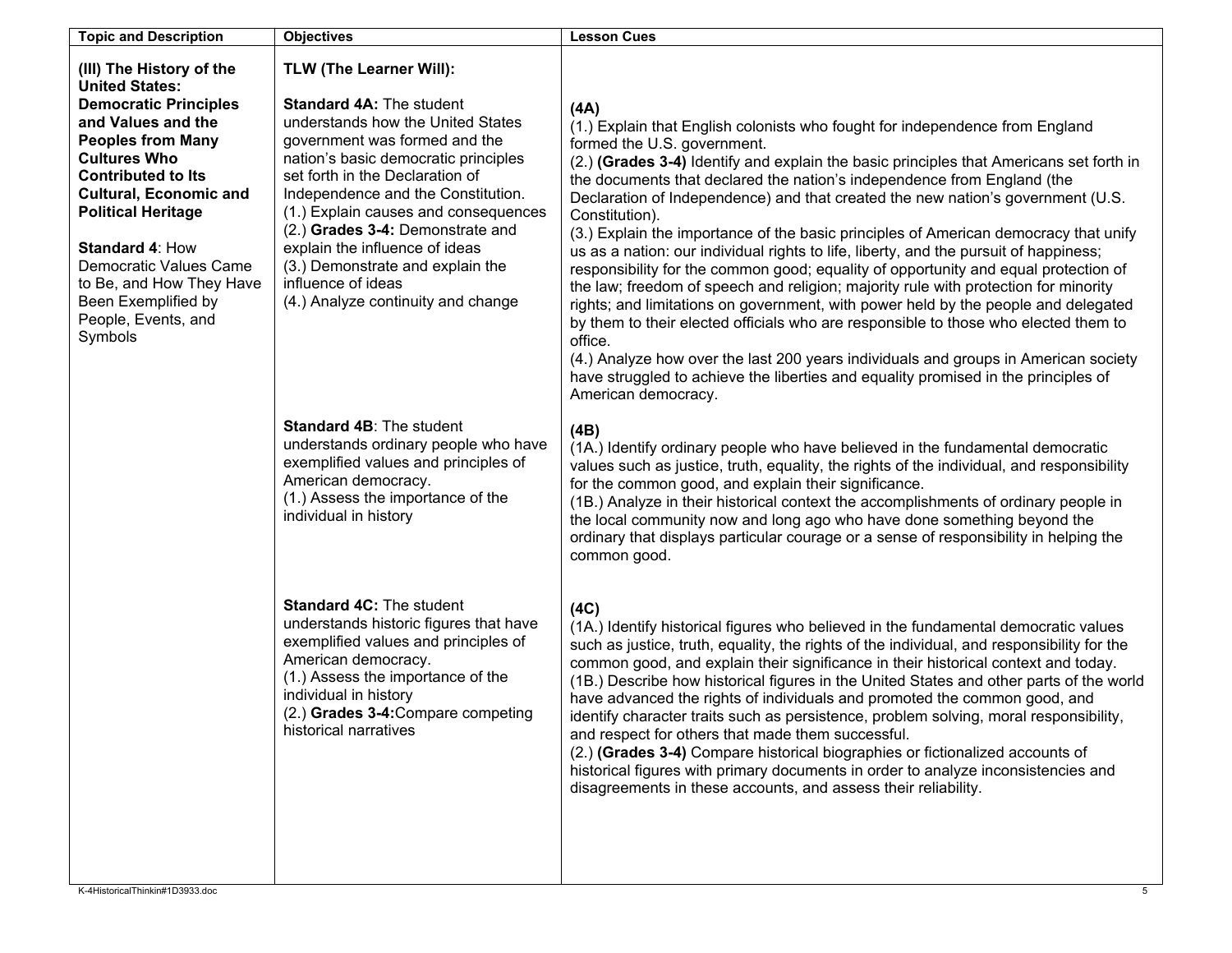| <b>Topic and Description</b>                                                                                                                               | <b>Objectives</b>                                                                                                                                                                                                                                                                                                                                                                                                      | <b>Lesson Cues</b>                                                                                                                                                                                                                                                                                                                                                                                                                                                                                                                                                                                                                                                                                                                                                                                                                                                                                                                                                                                                                                                                                                                                                                                                                                                                                                                                                                                                                               |
|------------------------------------------------------------------------------------------------------------------------------------------------------------|------------------------------------------------------------------------------------------------------------------------------------------------------------------------------------------------------------------------------------------------------------------------------------------------------------------------------------------------------------------------------------------------------------------------|--------------------------------------------------------------------------------------------------------------------------------------------------------------------------------------------------------------------------------------------------------------------------------------------------------------------------------------------------------------------------------------------------------------------------------------------------------------------------------------------------------------------------------------------------------------------------------------------------------------------------------------------------------------------------------------------------------------------------------------------------------------------------------------------------------------------------------------------------------------------------------------------------------------------------------------------------------------------------------------------------------------------------------------------------------------------------------------------------------------------------------------------------------------------------------------------------------------------------------------------------------------------------------------------------------------------------------------------------------------------------------------------------------------------------------------------------|
|                                                                                                                                                            | <b>Standard 4D: The student</b><br>understands events that celebrate and<br>exemplify fundamental values and<br>principles of American democracy.<br>(1.) Demonstrate and explain the<br>influence of ideas<br>(2.) Grades 3-4: Demonstrate and<br>explain the influence of ideas and<br>beliefs                                                                                                                       | (4D)<br>(1.) Describe the history of holidays, such as the birthday of Martin Luther King Jr.,<br>Presidents' Day, Memorial Day, the Fourth of July, Labor Day, Veterans' Day and<br>Thanksgiving, that celebrate the core democratic values and principles of this nation.<br>(2.) (Grades 3-4) Describe the history of events, such as the signing of the<br>Mayflower Compact and the Declaration of Independence, and the writing of the<br>Constitution, the Bill of Rights, and the Emancipation Proclamation.                                                                                                                                                                                                                                                                                                                                                                                                                                                                                                                                                                                                                                                                                                                                                                                                                                                                                                                             |
|                                                                                                                                                            | <b>Standard 4E: The student</b><br>understands national symbols through<br>which American values and principles<br>are expressed.<br>(1.) Demonstrate and explain the<br>influence of ideas<br>(2.) Obtain historical data<br>(3.) Grades 3-4: Reconstruct the literal<br>meaning of a historical passage<br>(4.) Grades 3-4: Consider multiple<br>perspectives                                                        | (4E)<br>(1.) Describe the history of American symbols such as the eagle, the Liberty Bell,<br>George Washington as the "father of our country," and the national flag.<br>(2.) Explain why important buildings, statues, and monuments are associated with<br>state and national history, such as the White House, Lincoln Memorial, Statue of<br>Liberty, Ellis Island, Angel Island, Mt. Rushmore, and veterans memorials.<br>(3.) (Grades 3-4) Analyze the Pledge of Allegiance and patriotic songs, poems, and<br>sayings that were written long ago to demonstrate understanding of their<br>significance.<br>(4.) (Grades 3-4) Analyze songs, symbols, and slogans that demonstrate freedom of<br>expression and the role of protest in a democracy.                                                                                                                                                                                                                                                                                                                                                                                                                                                                                                                                                                                                                                                                                       |
| <b>Standard 5: The Causes</b><br>and Nature of Various<br>Movements of Large<br>Groups of People into and<br>within the United States,<br>Now and Long Ago | <b>Standard 5A: The student</b><br>understands the movements of large<br>groups of people into his or her own<br>and other states in the United States<br>now and long ago.<br>(1.) Grades 3-4: Obtain historical data<br>(2.) Obtain historical data<br>(3.) Appreciate historical perspectives<br>(4.) Grades 3-4: Consider multiple<br>perspectives<br>(5.) Grades 3-4: Read historical<br>narratives imaginatively | (5A)<br>(1.) (Grades 3-4) Draw upon data in historical maps, historical narratives, diaries,<br>and other fiction or nonfiction accounts in order to chart various movements<br>(westward, northward, and eastward) in the United States.<br>(2.) Gather data in order to describe the forced relocation of Native Americans and<br>how their lives, rights, and territories were affected by European colonization and the<br>expansion of the United States, including examples such as Spanish colonization in<br>the Southwest, Tecumseh's resistance to Indian removal, Cherokee Trail of Tears,<br>Black Hawk's War, and the movement of the Nez Perce.<br>(3.) Draw upon data from charts, historical maps, nonfiction and fiction accounts,<br>and interviews in order to describe "through their eyes" the experience of immigrant<br>groups. Include information such as where they came from and why they left, travel<br>experiences, ports of entry and immigration screening, and the opportunities and<br>obstacles they encountered when they arrived in America.<br>(4.) (Grades 3-4) Identify reasons why groups such as freed African Americans,<br>Mexican and Puerto Rican migrant workers, and Dust Bowl farm families migrated to<br>various parts of the country.<br>(5.) (Grades 3-4) Analyze the experiences of those who moved from farm to city<br>during the periods when cities grew rapidly in the United States. |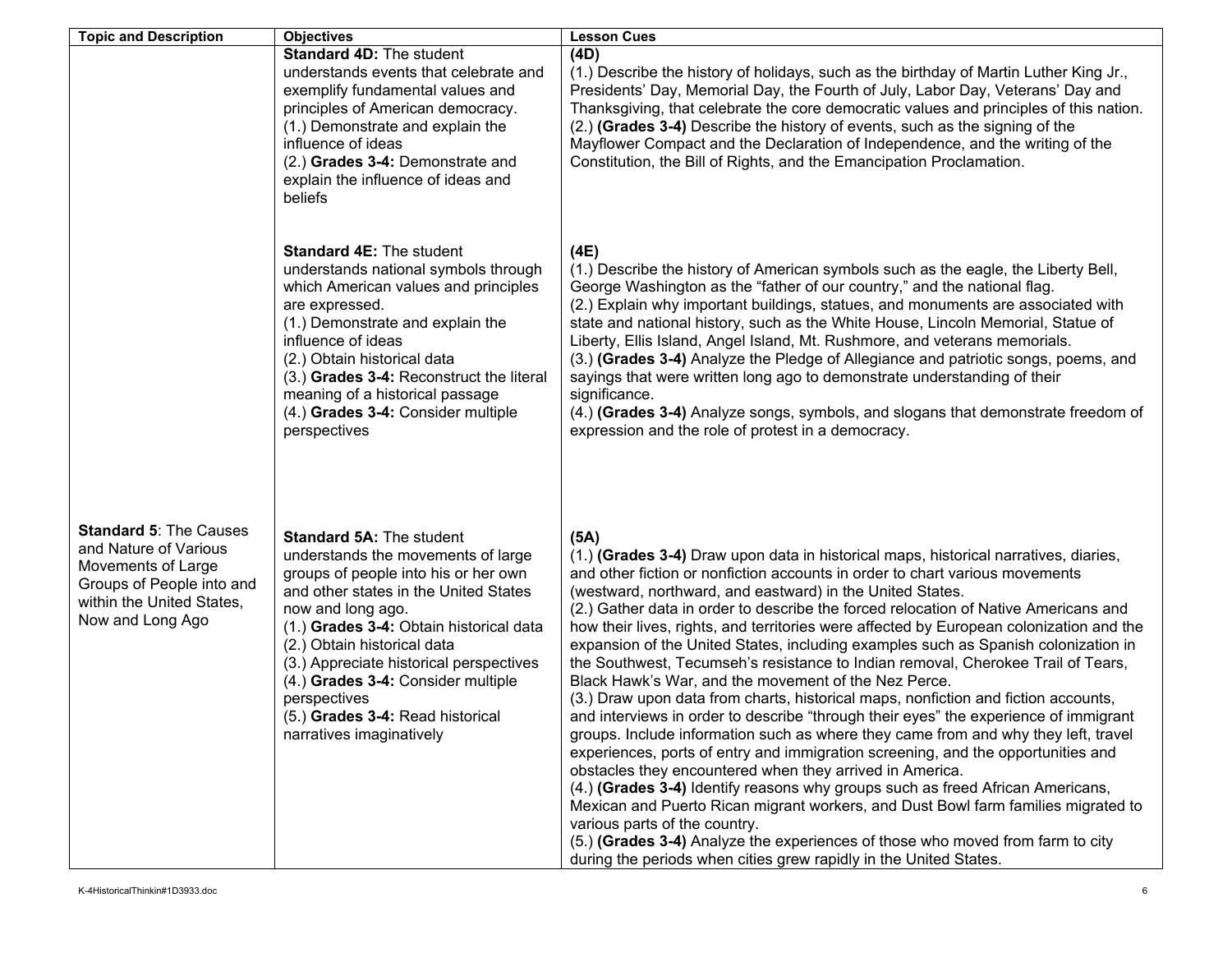| <b>Topic and Description</b>                                                                                          | <b>Objectives</b>                                                                                                                                                                                                                                                                                                                                                    | <b>Lesson Cues</b>                                                                                                                                                                                                                                                                                                                                                                                                                                                                                                         |
|-----------------------------------------------------------------------------------------------------------------------|----------------------------------------------------------------------------------------------------------------------------------------------------------------------------------------------------------------------------------------------------------------------------------------------------------------------------------------------------------------------|----------------------------------------------------------------------------------------------------------------------------------------------------------------------------------------------------------------------------------------------------------------------------------------------------------------------------------------------------------------------------------------------------------------------------------------------------------------------------------------------------------------------------|
| Standard 6: Regional<br>Folklore and Cultural<br><b>Contributions That Helped</b><br>to Form Our National<br>Heritage | <b>Standard 6A: The student</b><br>understands folklore and other cultural<br>contributions from various regions of<br>the United States and how they help to<br>form a national heritage.<br>(1.) Read historical narratives<br>imaginatively<br>(2.) Read historical narratives<br>imaginatively<br>(3.) Grades 3-4: Draw upon visual and<br>other historical data | (6A)<br>(1.) Describe regional folk heroes, stories, or songs that have contributed to the<br>development of the cultural history of the U.S.<br>(2.) Draw upon a variety of stories, legends, songs, ballads, games, and tall tales in<br>order to describe the environment, lifestyles, beliefs, and struggles of people in<br>various regions of the country.<br>(3.) (Grades 3-4) Examine art, crafts, music, and language of people from a variety<br>of regions long ago and describe their influence on the nation. |
|                                                                                                                       |                                                                                                                                                                                                                                                                                                                                                                      |                                                                                                                                                                                                                                                                                                                                                                                                                                                                                                                            |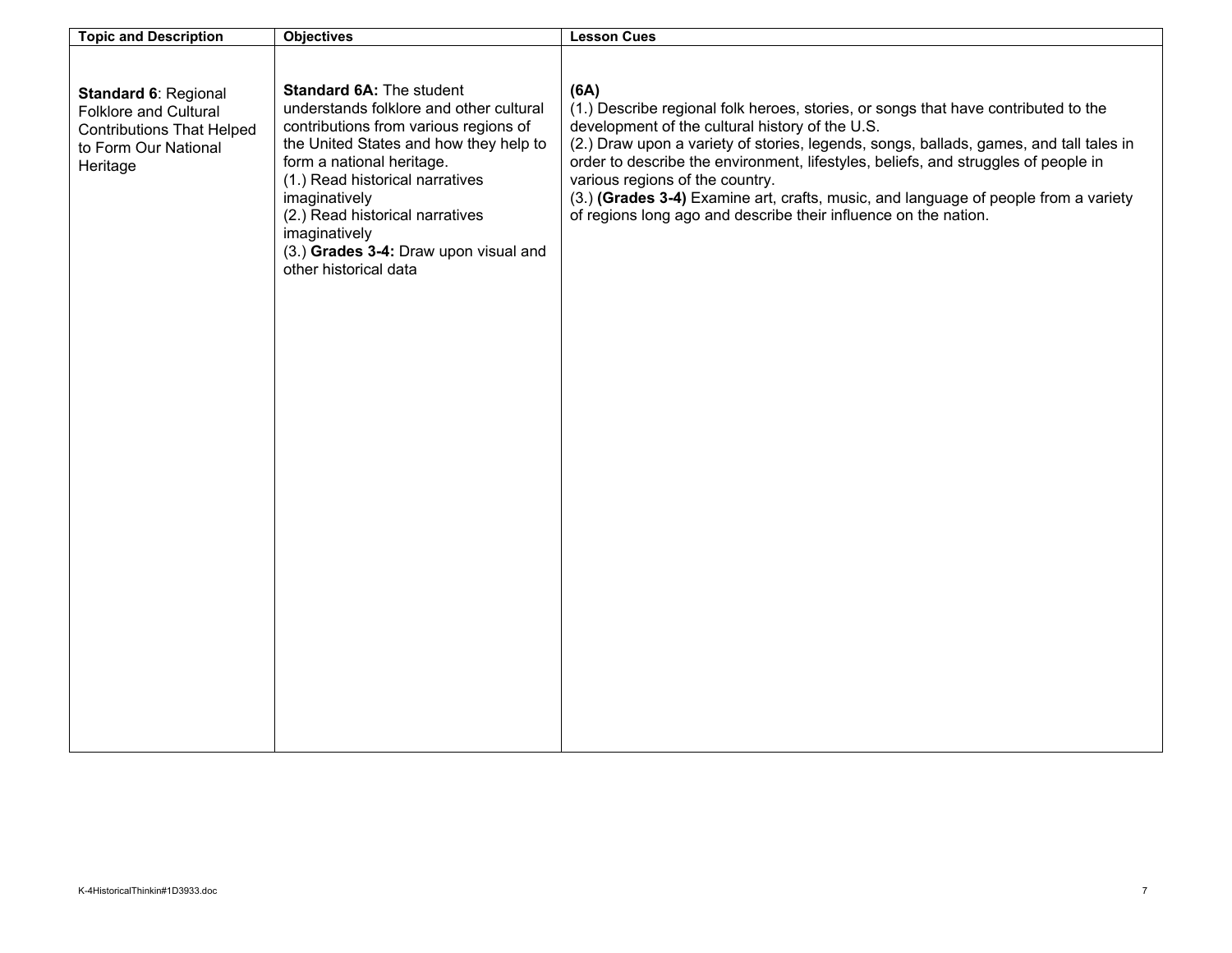| <b>Topic and Description</b>                                                                                                                                                                                                                    | <b>Objectives</b>                                                                                                                                                                                                                                                                                                                                                                                                                                                                                                                                                           | <b>Lesson Cues</b>                                                                                                                                                                                                                                                                                                                                                                                                                                                                                                                                                                                                                                                                                                                                                                                                                                                                                                                                                                                                                                                                                                                                                                                                               |
|-------------------------------------------------------------------------------------------------------------------------------------------------------------------------------------------------------------------------------------------------|-----------------------------------------------------------------------------------------------------------------------------------------------------------------------------------------------------------------------------------------------------------------------------------------------------------------------------------------------------------------------------------------------------------------------------------------------------------------------------------------------------------------------------------------------------------------------------|----------------------------------------------------------------------------------------------------------------------------------------------------------------------------------------------------------------------------------------------------------------------------------------------------------------------------------------------------------------------------------------------------------------------------------------------------------------------------------------------------------------------------------------------------------------------------------------------------------------------------------------------------------------------------------------------------------------------------------------------------------------------------------------------------------------------------------------------------------------------------------------------------------------------------------------------------------------------------------------------------------------------------------------------------------------------------------------------------------------------------------------------------------------------------------------------------------------------------------|
| (IV) The History of<br><b>Peoples of Many</b><br><b>Cultures around the</b><br>World<br><b>Standard 7: Selected</b><br><b>Attributes and Historical</b><br>Developments of Various<br>Societies in Africa, the<br>Americas, Asia, and<br>Europe | <b>Standard 7A: The student</b><br>understands the cultures and historical<br>developments of selected societies in<br>such places as Africa, the Americas,<br>Asia, and Europe.<br>(1.) Grades 3-4: Compare records<br>from the past<br>(2.) Grades 3-4: Draw upon historical<br>maps<br>(3.) Compare and contrast<br>(4.) Reconstruct the literal meaning of<br>a historical passage<br>(5.) Grades 3-4: Obtain historical data<br>(6.) Grades 3-4: Obtain historical data<br>(7.) Draw upon visual data<br>(8.) Assess the importance of ideas<br>and beliefs in history | (7A)<br>(1.) (Grades 3-4) Investigate the ways historians learn about the past if there are no<br>written records.<br>(2.) (Grades 3-4) Describe the effects geography has had on societies, including<br>their development of urban centers, food, clothing, industry, agriculture, shelter,<br>trade, and other aspects of culture.<br>(3.) Compare and contrast various aspects of family life, structures, and roles in<br>different cultures and in many eras with students' own family lives.<br>(4.) Illustrate or retell the main ideas in folktales, legends, myths, and stories of<br>heroism that disclose the history and traditions of various cultures around the world.<br>(5.) (Grades 3-4) Describe life in urban areas and communities of various cultures of<br>the world at various times in their history.<br>(6.) (Grades 3-4) Describe significant historical achievements of various cultures of<br>the world.<br>(7.) Analyze the dance, music, and arts of various cultures around the world to draw<br>conclusions about the history, daily life, and beliefs of the people in history.<br>(8.) Explain the customs related to important holidays and ceremonies in various<br>countries in the past. |
|                                                                                                                                                                                                                                                 | <b>Standard 7B: The student</b><br>understands great world movements<br>of people now and long ago.<br>(1.) Grades 3-4: Obtain historical data<br>(2.) Read historical narratives<br>imaginatively<br>(3.) Obtain historical data and read<br>historical narratives imaginatively                                                                                                                                                                                                                                                                                           | (7B)<br>(1.) (Grades 3-4) Trace on maps and explain the migrations of large groups, such as<br>the movement of Native American ancestors across the Bering Strait land bridge,<br>the Bantu migrations in Africa, the movement of Europeans and Africans to the<br>Western Hemisphere, and the exodus of Vietnamese boat people, Haitians, and<br>Cubans in recent decades.<br>(2.) Draw upon historical narratives to identify early explorers and world travelers,<br>such as Marco Polo, Zheng He, Eric the Red, and Christopher Columbus, and to<br>describe the knowledge gained from their journeys.<br>(3.) Draw upon historical narratives in order to identify European explorers of the<br>15th and 16th centuries, and explain their reasons for exploring, the information<br>gained from their journeys, and what happened as a result of their travels.                                                                                                                                                                                                                                                                                                                                                            |
| Standard 8: Major<br>Discoveries in Science and<br>Technology, Their Social<br>and Economic Effects, and<br>the Scientists and<br>Inventors Responsible for<br>Them<br>K-4HistoricalThinkin#1D3933.doc                                          | <b>Standard 8A The student understands</b><br>the development of technological<br>innovations, the major scientists and<br>inventors associated with them and<br>their social and economic effects.<br>(1.) Compare and contrast differing<br>sets of ideas<br>(2.) Demonstrate and explain the<br>influence of ideas<br>(3.) Grades 3-4: Demonstrate and<br>explain the influence of ideas<br>(4.) Grades 3-4: Obtain historical data<br>(5.) Grades 3-4: Demonstrate and                                                                                                  | (8A)<br>(1.) Compare and contrast the behaviors of hunters and gatherers with those of<br>people who cultivated plants and raised domesticated animals for food.<br>(2.) Draw upon visual data to illustrate development of the wheel and its early uses<br>in ancient societies.<br>(3.) (Grades 3-4) Describe the development and the influence of basic tools on work<br>and behavior.<br>(4.) (Grades 3-4) Identify and describe various technological developments to<br>control fire, water, wind, and soil, and to utilize natural resources such as trees, coal,<br>oil, and gas in order to satisfy the basic human needs for food, water, clothing, and<br>shelter.<br>(5.) (Grades 3-4) Identify and describe technological inventions and developments<br>that evolved during the 19th century and the influence of these changes on the lives                                                                                                                                                                                                                                                                                                                                                                       |